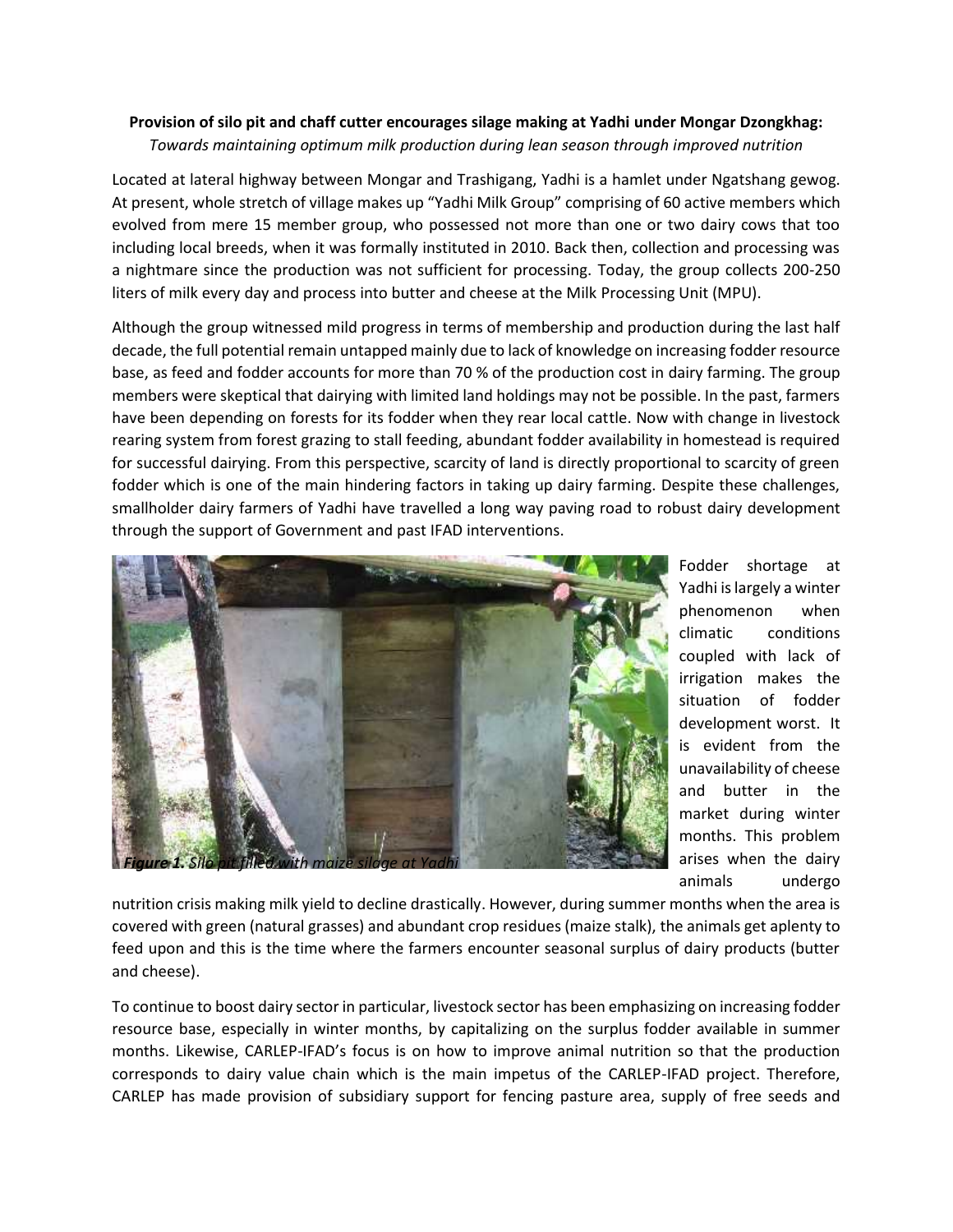seedlings, supply of chaff cutter, material support for construction of silo pit, demonstration and training related to fodder conservation and crop residue enrichment techniques. All these activities were undertaken through Dzongkhag Livestock Sector.



The most prominent result one can see in the field is 50 silo pits were supported through CARLEP-IFAD and it's amazing to appreciate that all 50 pits are filled with silage (maize silage) which is one to two months old. What is more interesting is chaff cutter has proven wonders when the small

*Figure 2. One of the beneficiaries with her silo-pit and silage at Yadhi*

equipment could chop approximately 3000 kgs of fodder per hour. "Silage making would not have been materialized if all the chopping has to be done manually in absence of wonderful chaff cutter supported by CARLEP-IFAD," said Tashi Tshomo, one of the beneficiaries of the Programme. Dechen Zangmo, another



winter season, I don't have to worry about fodder as I have ensiled about 12000 kgs of maize in the silo-pit." Acknowledging the support of CARLEP-IFAD, Yadhi dairy group members are optimistic and looking forward to achieving optimum milk yield during lean season by feeding silage prepared during this time of the year (summer and autumn seasons).

beneficiary of the Programme said, "Come

*Figure 3. Beneficiary checking her silage after one month of conservation*